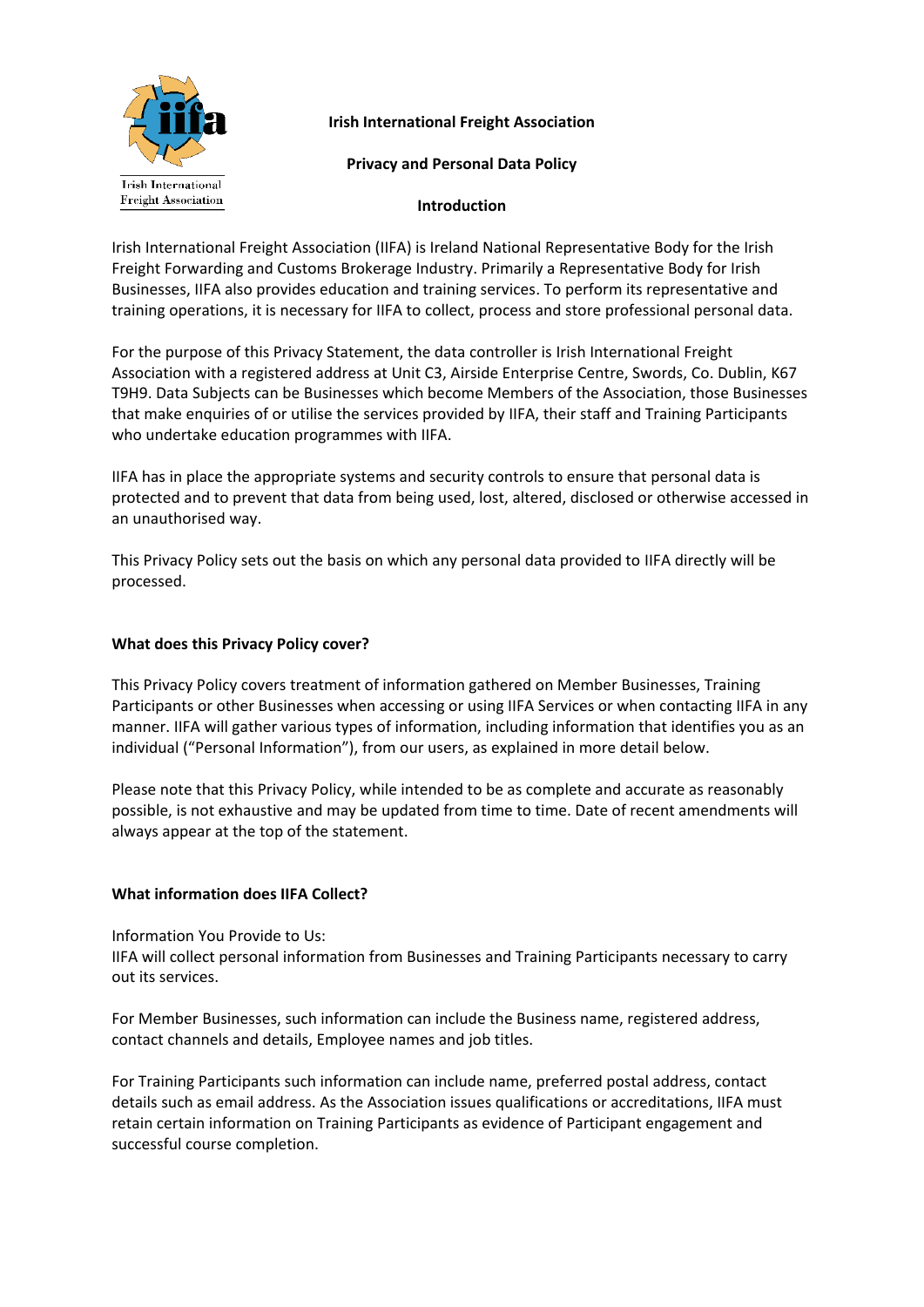The above is not exhaustive as the Association will store any other contact or other information Members/ Training Participants choose to provide or upload to IIFA systems in connection with the services provided.

IIFA uses a single Social Media channel in Linkedin and data use is covered by the terms and conditions and privacy notices of that digital platform.

## **How is your personal information collected by IIFA?**

IIFA collects information in the following ways: –

- Through return of completed Membership Application paperwork, either on the IIFA website, by post or e-mail
- Through return of completed IIFA Training Application paperwork either on the IIFA website, by post or e-mail
- corresponding with IIFA by post, phone, email or in person;
- by using interactive features and services provided through IIFA's Moodle platform
- through social media platforms such as Linkedin
- by attending IIFA seminars, events, briefings, or training courses or by visiting designated IIFA areas at Industry related events
- by making an enquiry

## **How is your personal data used by IIFA?**

The legal basis for the processing of Personal Data by IIFA includes:

Performance of services such as communication industry relevant news and updates, annual updating and processing of payment of membership/ training or other fees, to facilitate requests for services, to inform Data Subjects of Industry events, to monitor your attendance at events including adding you to attendee lists for registration processes.

As the Representative Body for Irish Freight Forwarders and Customs Brokers, IIFA's website features a list of its Member Businesses and their contact details (Business name, address, primary contact, telephone number, website address and a brief description), designed as both a resource for those Businesses seeking a Freight Forwarding/ Customs Brokerage partner and as a platform to advertise Member businesses to such audiences. Only those Business annually subscribed will be featured on the IIFA Membership page and any Business annually subscribed can choose to not have their details featured on that section of the IIFA website:

Please see the below link for the current list of IIFA Members: https://www.iifa.ie/iifa-members/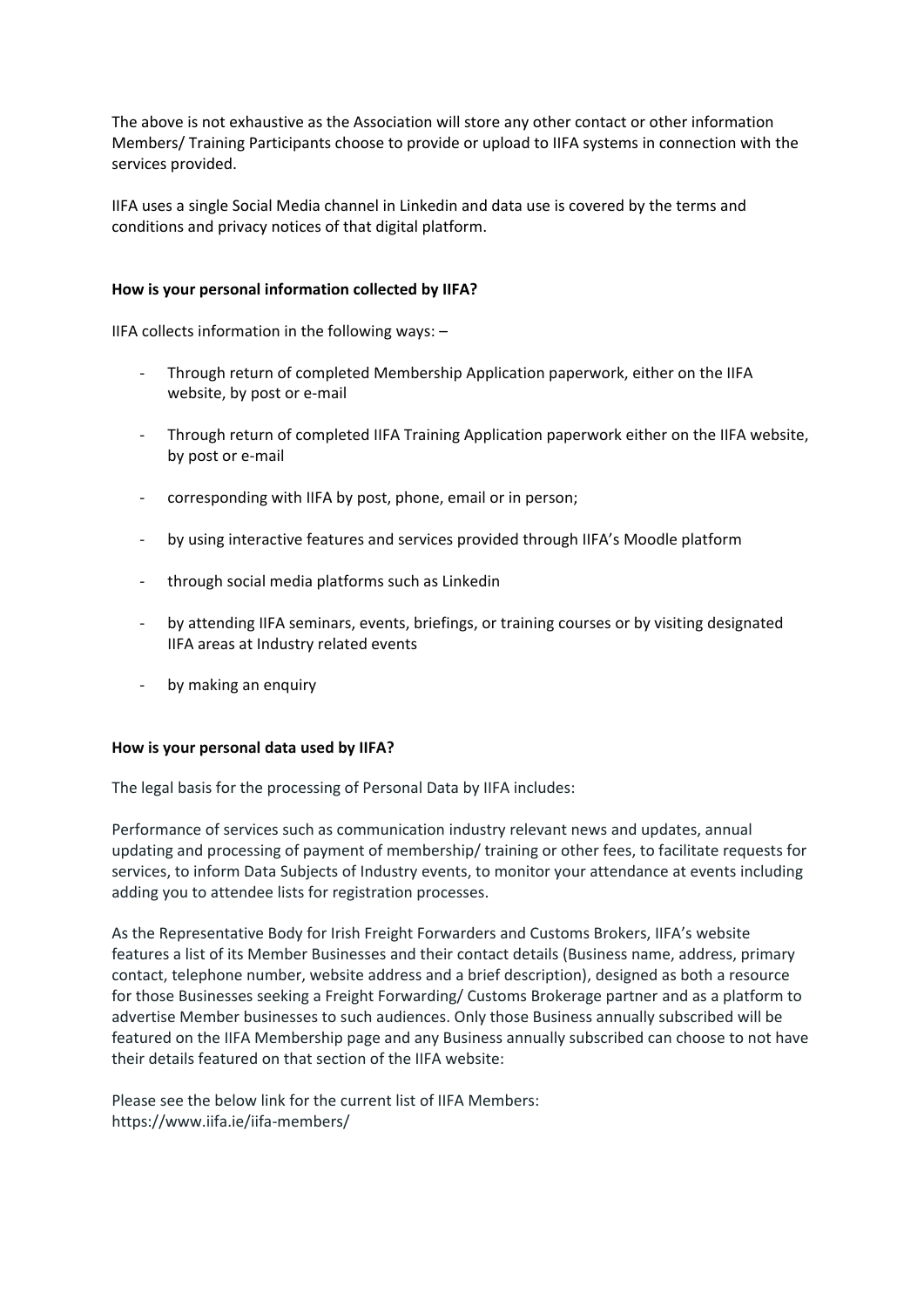IIFA is not a Recruitment firm and cannot directly assist with advertising Job Seekers to its Member Businesses. IIFA will not hold Curriculum Vitae from Job Seekers on file. Any such materials sent to IIFA, they will be deleted/ destroyed upon receipt.

Should a Training Participant seek to utilise IIFA as a reference for a Training course completed, IIFA will provide the following information to a Third-Party potential Employer or Recruitment firm only after IIFA has received clear instruction and permission from the Training Participant to do so;

- Name of the Training Participant
- Title of the Training Programme completed
- Dates commenced and concluded
- Overall grade achieved

## **Safety of personal information**

IIFA utilises appropriate technical, organisational and administrative security measures to protect any information held in its records from loss, misuse, and unauthorized access, disclosure, alteration and destruction. Unfortunately, no company or service can guarantee complete security. Unauthorised entry or use, hardware or software failure, and other factors, may compromise the security of user information at any time.

### **Your Privacy Rights**

### What choices do I have?

A Data Subject can always opt not to disclose information to IIFA, but keep in mind some information may be needed to register with us or to take advantage of some IIFA Services.

## Marketing Communications

IIFA communicates its necessary industry updates with its Members through direct e-mail correspondence. IIFA also has a Monthly Newsletter to those users who are members and/or clients or customers and to individuals who have expressed an interest in being communicated to by the IIFA. Any Data Subject on the E-Mail marketing database can opt-out of receiving certain promotional or marketing communications from IIFA at any time, by using the unsubscribe link in the email communications sent and / or by contacting IIFA and asking to be removed.

#### **Your Rights under GDPR**

Under the General Data Protection Regulation, Data Subjects have the following rights:

Right to be forgotten – should any Data Subject with to have their data removed from the Association's files, this action can be requested and completed.

Right to be informed – this privacy policy explains what information the Association collects and how it is used to deliver IIFA services.

Right of access – Data Subjects have the right to request all of their personal data the Association holds regarding their details. Data Subjects can request this by sending us an email to info@iifa.ie